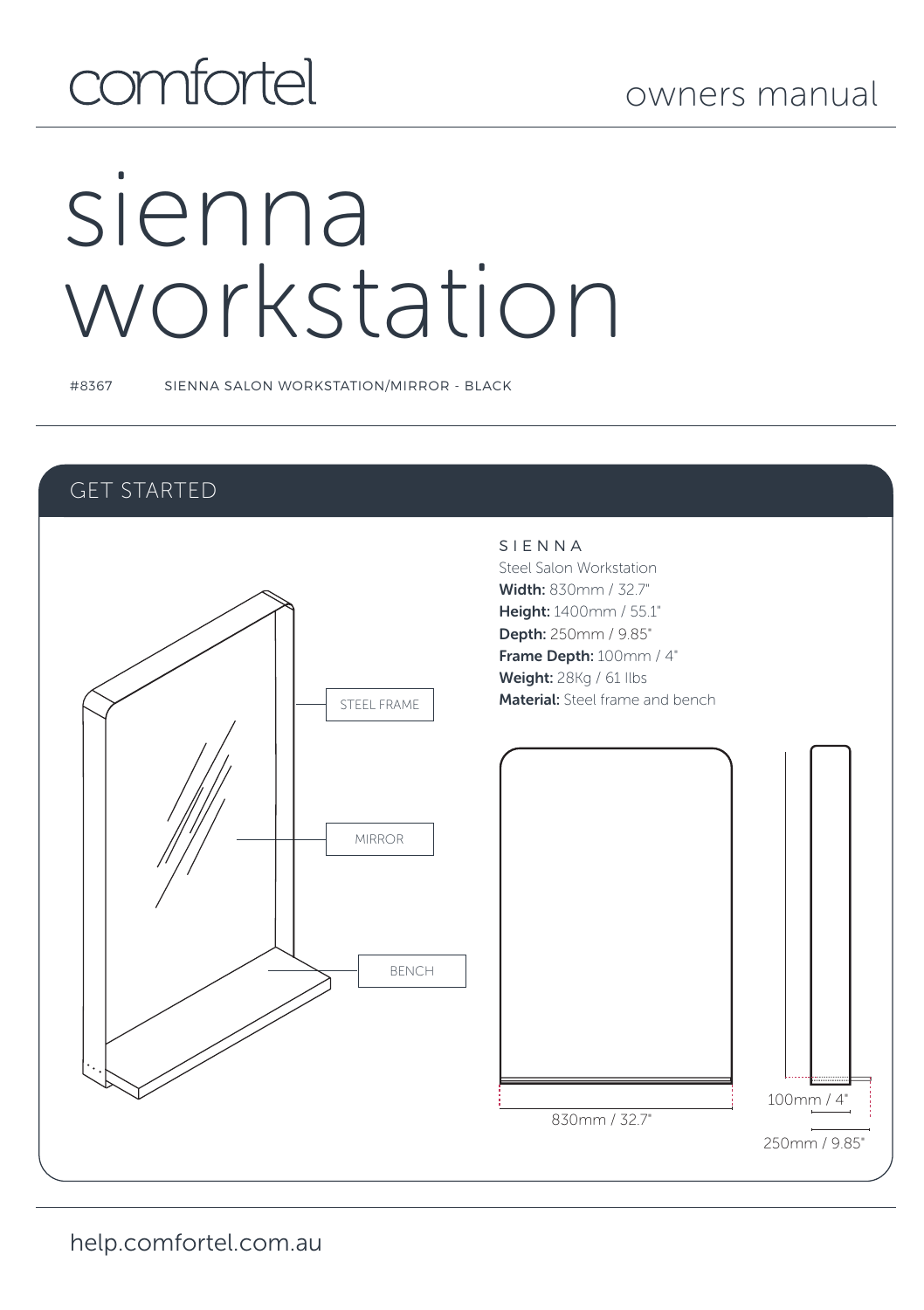#### GENERAL SAFETY

- 1. Read carefully and keep these instructions in a safe place.
- 2. Use this product only for its intended function and do not use attachments not recommended by the manufacturer.
- 3. Do not use outdoors.

#### ASSEMBLY : BENCH

#### **STANDARD**

- 1 Metal Frame with mirror & steel bench
- 2 Screws x 6

#### ASSEMBLY

1. Position Bench top into frame so screw holes meet. 2. Tighten each screw into each hole on both left and right side, ready for mounting.

#### SINGLE WOOD BENCH OPTION

- 1 Metal Frame with Mirror
- 2 Bench Top Single
- $3$  Screws  $\times$  6

#### ASSEMBLY

- 1. Remove the original bench that is included.
- 2. Position Bench top into frame so screw holes meet.

**WEIGHT:** 28kg / 61 lbs

2. Tighten each screw into each hole on both left and right side, ready for mounting.

Please note: If you purchase the single wood bench option, the single metal bench is no longer needed. Please discard and do not use.



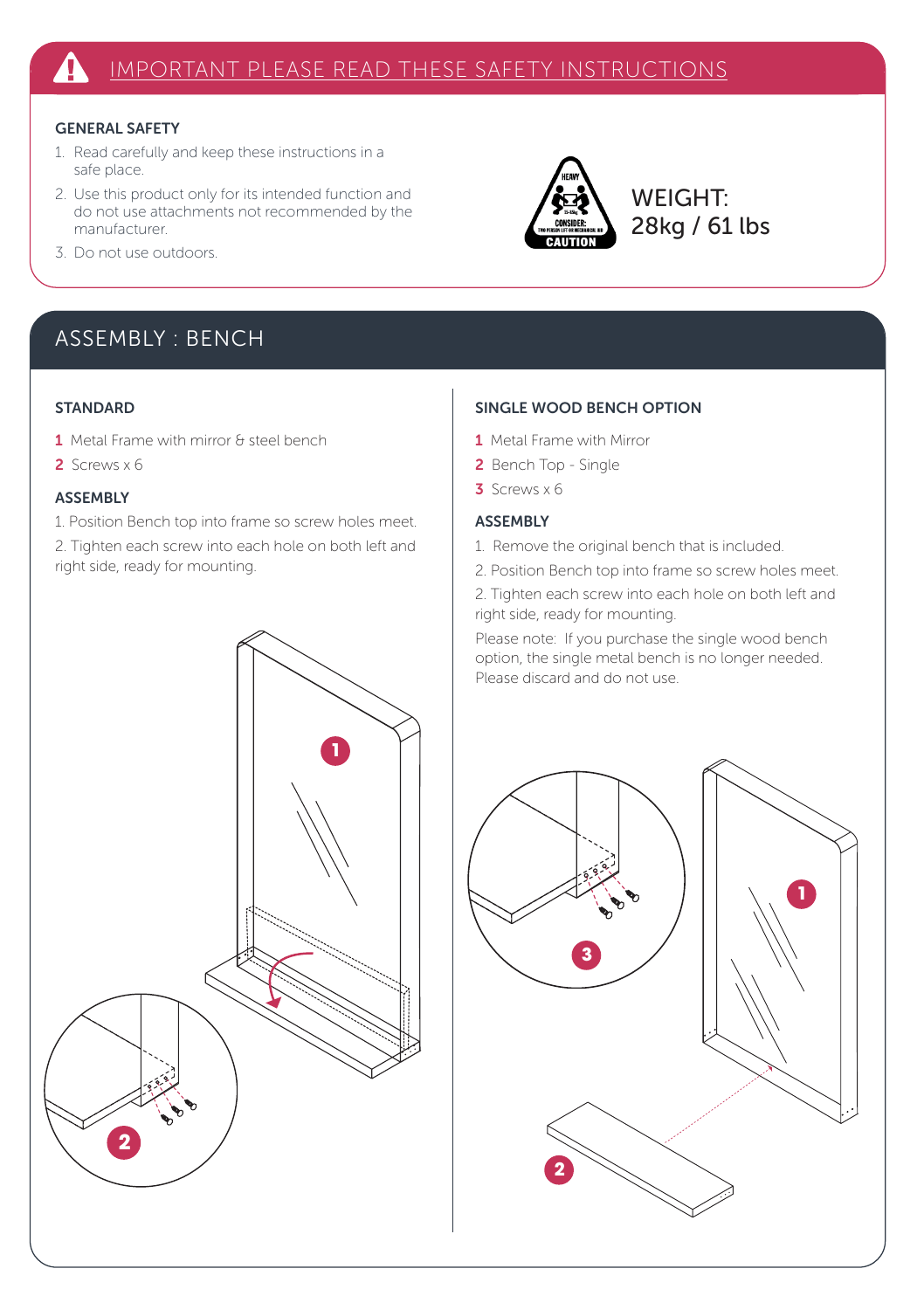#### INSTALLATION: WALL MOUNTING



PLEASE USE CORRECT FIXTURES FOR MOUNTING BASED ON WALL TYPE. NO RESPONISBILITY<br>IS ACCEPTED FOR ANY DAMAGE OR INJURY CAUSED BY INCORRECT MOUNTING.